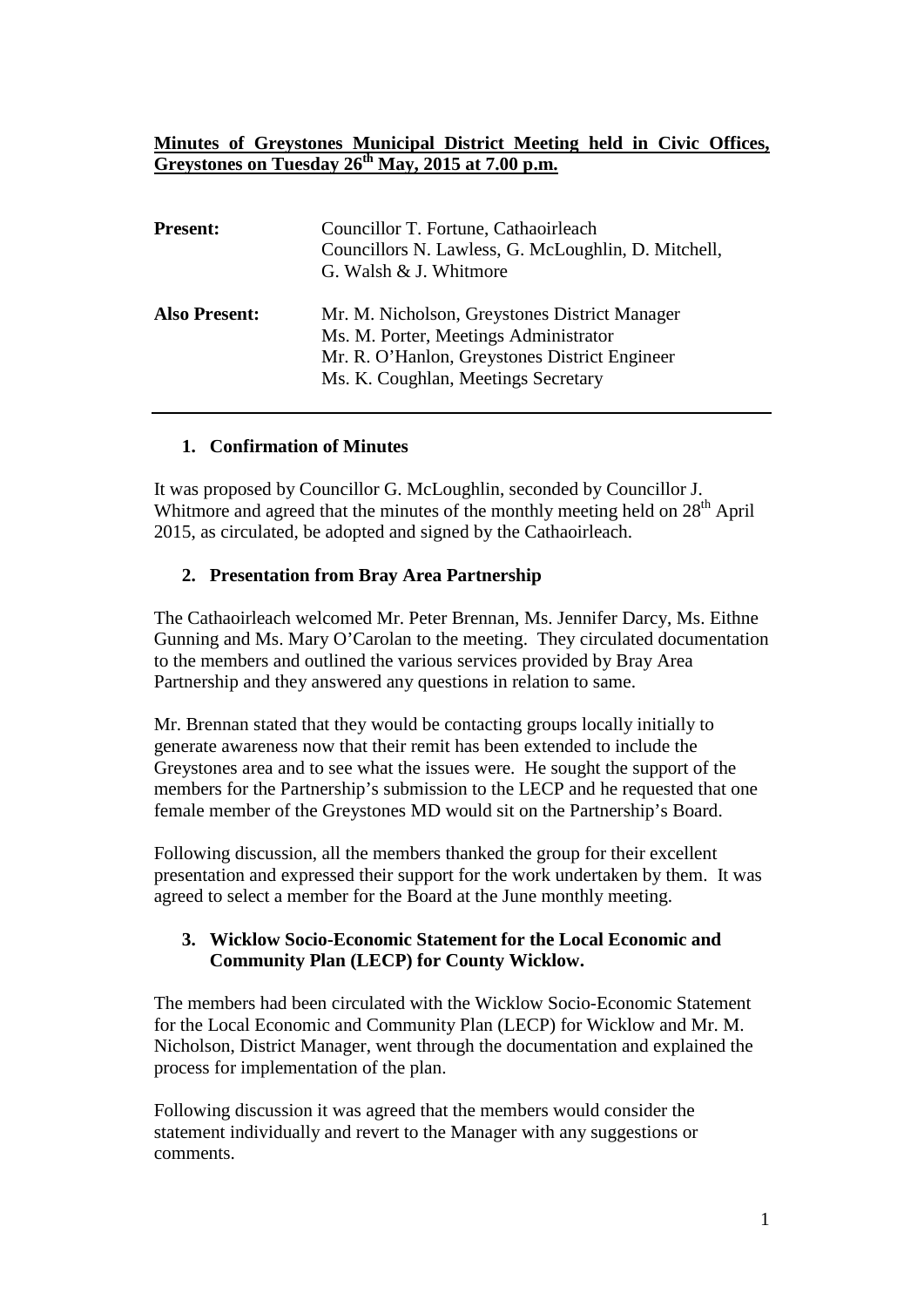# **4. Allocation of Greystones MD Discretionary Funding.**

There was a suggestion from the District Administrator and District Engineer that the projects already agreed for funding from the NPPR allocation be carried out now so that exact costs could be determined before deciding on how to spend the remainder of that money.

Members stated that the money should be spread across the district and following discussion it was agreed that a minimum of  $\epsilon$ 8,000 be set aside from the NPPR money for works in Kilcoole, details of which could be agreed at a later date.

Following lengthy discussion the following allocations were also agreed:

- From the Economic Development  $&$  Promotion budget of  $&6,800$ : €6,000 towards development of a Greystones Forum €100 for St. Vincent Cookbook €700 for Greystones Family Resource Centre
- From the Tourism Development & Promotion budget of  $\epsilon$ 2,800: €300 for Greystones Family Resource Centre €800 for St. Patrick's Day Parade  $\bigoplus$ ,700 for Tourism & Twinning

From the Operation of Arts Programme budget of  $\epsilon$ 7,500: €4,000 towards the Christmas Lights €2,000 for Gourmet Greystones €500 for Ladies Night Out €500 for 1916 Commemoration €500 to be set aside for a decision later in the year

## **5. Date for Annual Meeting**

Following discussion it was agreed to hold the annual meeting on Tuesday  $30<sup>th</sup>$ June 2015 at 7.00 p.m. prior to the June monthly meeting.

# **6. Report on Greystones Harbour Development**

A report on the Greystones harbour development was circulated to the members.

Following discussion it was agreed to ask Mr. Sean Quirke, or his representative, to attend the June meeting of the MD and to ask for:

- 1. Sample panel showing the proposed textured concrete finish of the community buildings
- 2. A plan of the clubhouse construction programme as well as an update on progress on securing a new partner for the residential development and timescale for works, etc.
- 3. More details regarding the discussions with local fishermen's representative and on the specific options for landing and berthing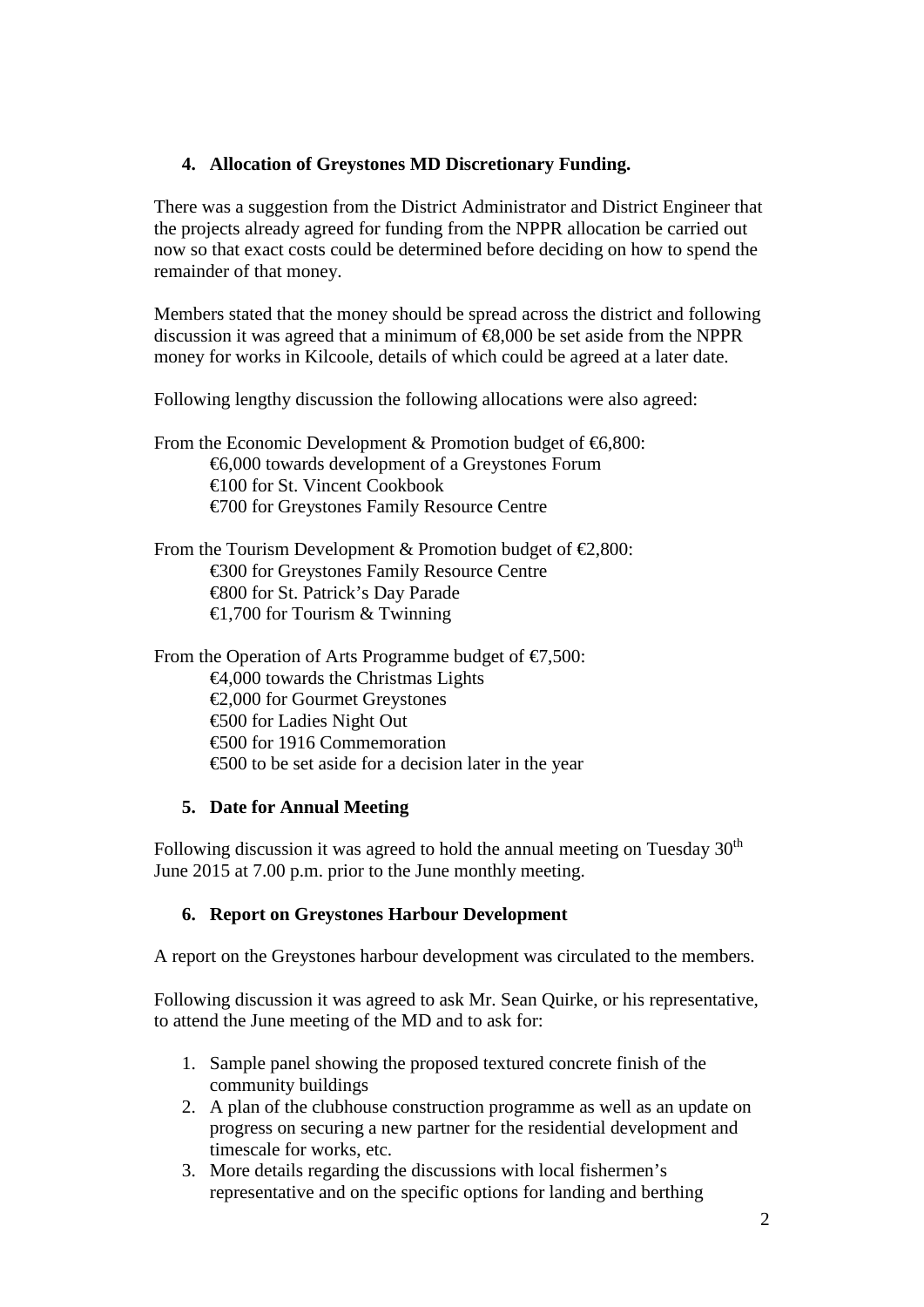facilities for them, and for clarification on whether or not there was a clause in the contract between Sisk and the Marina Operator that stated that landing facilities for the fishermen must be included in the marina development rather than in the public harbour area.

It was also agreed to take up the issue of broken bollards at the harbour and dangerous rods sticking out of the sand in front of the steps with the Harbour Master and to ask the District Engineer to place rubbish bins and dog fouling bins at the harbour.

## **7. Report from Greystones District Engineer**

A progress report on NTA and Department of Transport projects as well as other works was circulated to the members and the District Engineer answered any queries from the members in relation to same.

Following discussion it was agreed that the District Engineer would examine the following:

- 1. Need to provide traffic calming at the Kilcoole end of the Woodstock Road;
- 2. Donnybrook Fair traffic lights / junction with R761;
- 3. Sea Road, Kilcoole kerb jutting out at Holywell;

It was agreed at this stage to extend the meeting by ten minutes.

#### **8. Notices of Motion:**

(a) Motion in the name of Councillor N. Lawless (deferred from April meeting):

"To view the traffic flow and speed on the Lott Road in Kilcoole. There are 9 housing estates and other houses along with a crèche on this road. On foot of numerous complaints from residents about speeding cars on this road, I would like to request that the Lott lane be monitored and then, if found to have a need, that it is considered for appropriate speed calming measures".

The District Engineer informed the members that he had requested a speed survey to be carried out on this road next October as that time would be more indicative of the rest of the year. He stated that if the speed survey warranted it, the Council might apply for an NTA scheme to narrow the road and widen the footpaths.

(b) Motion in the name of Councillor N. Lawless (deferred from April meeting):

"The condition of the footpaths on the Lott Lane are in a bad way. I am requesting that they would be part of the foot path repair if the 25% of the GMD allocation of the restoration improvement grant is transferred out of the discretionary maintenance".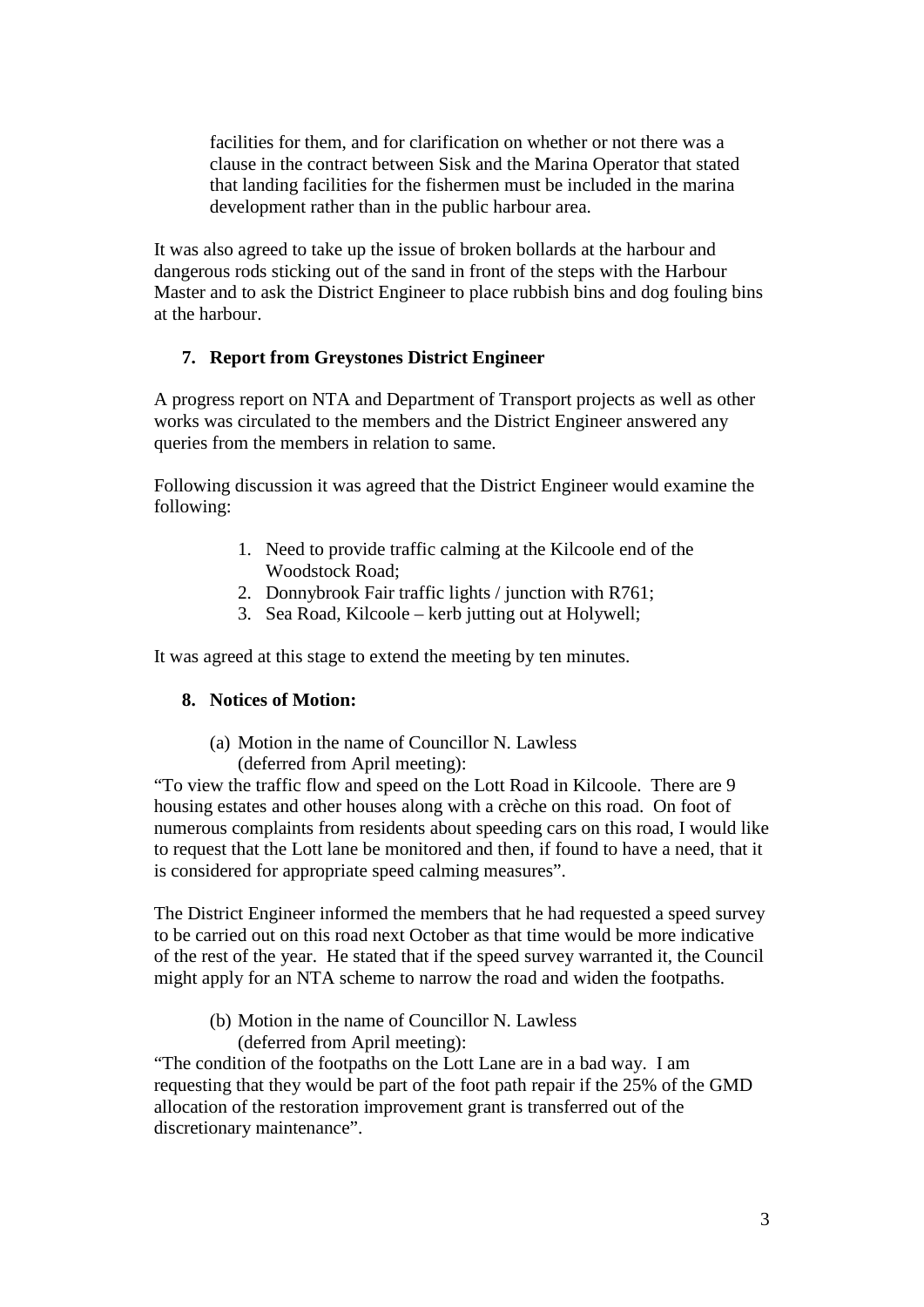The District Engineer informed the members that he hoped to repair the worst parts of the footpaths at this location and to get trees that are blocking public lighting cut back.

(c) Motion in the name of Councillor N. Lawless (deferred from April meeting):

"The ramps on Church Lane are in a very bad way and now they have potholes on either side of some of them. I would like to request that we look at getting them repaired".

The District Engineer informed the members that the potholes on Church Lane had been repaired and while there was no budget for repairing the ramps this year, they could be looked at in the context of next year's budget.

(d) Motion in the names of Councillors G. Mc Loughlin & D. Mitchell (deferred from April meeting):

"That Wicklow County Council ensures that the council yard on Mill Road in Greystones is cleaned up and all refuse is disposed off safely; and to ensure that the council yard is never used as an unofficial dump in the future".

The District Engineer stated that most of the waste at this site was generated from works carried out by Wicklow County Council staff. He informed the members that a preliminary report containing specific initial clean up recommendations from the Waste Management Section had been prepared and submitted to the Director of Services and a budget sought for the clean-up operation. He stated that in the interim, it was proposed to engage Gateway staff to segregate the waste so that it could be collected for reuse free of charge.

(e) Motion in the names of Councillors G. Mc Loughlin & D. Mitchell (deferred from April meeting):

"That Wicklow County Council provides street lighting on Sea Road, Newcastle from the GAA Club to the Main Street".

The District Engineer informed the members that there was no funding available at present to provide street lighting at this location.

(f) Motion in the name of Councillor J. Whitmore (deferred from April meeting):

"That the Council examine and cost the refurbishment of the playground in Greystones and prioritise the funding of this work in recognition of its importance as a key recreational area for the town and surrounds. This work could follow the planned expansion of the playground, as agreed previously".

The District Engineer informed the members that a request had been made to the Community and Enterprise Section of Wicklow County Council to consider setting aside funding for the full refurbishment of the Greystones playground. He pointed out that the Council generally only matched funding raised locally for such facilities.

(g) Motion in the names of Councillor G. Walsh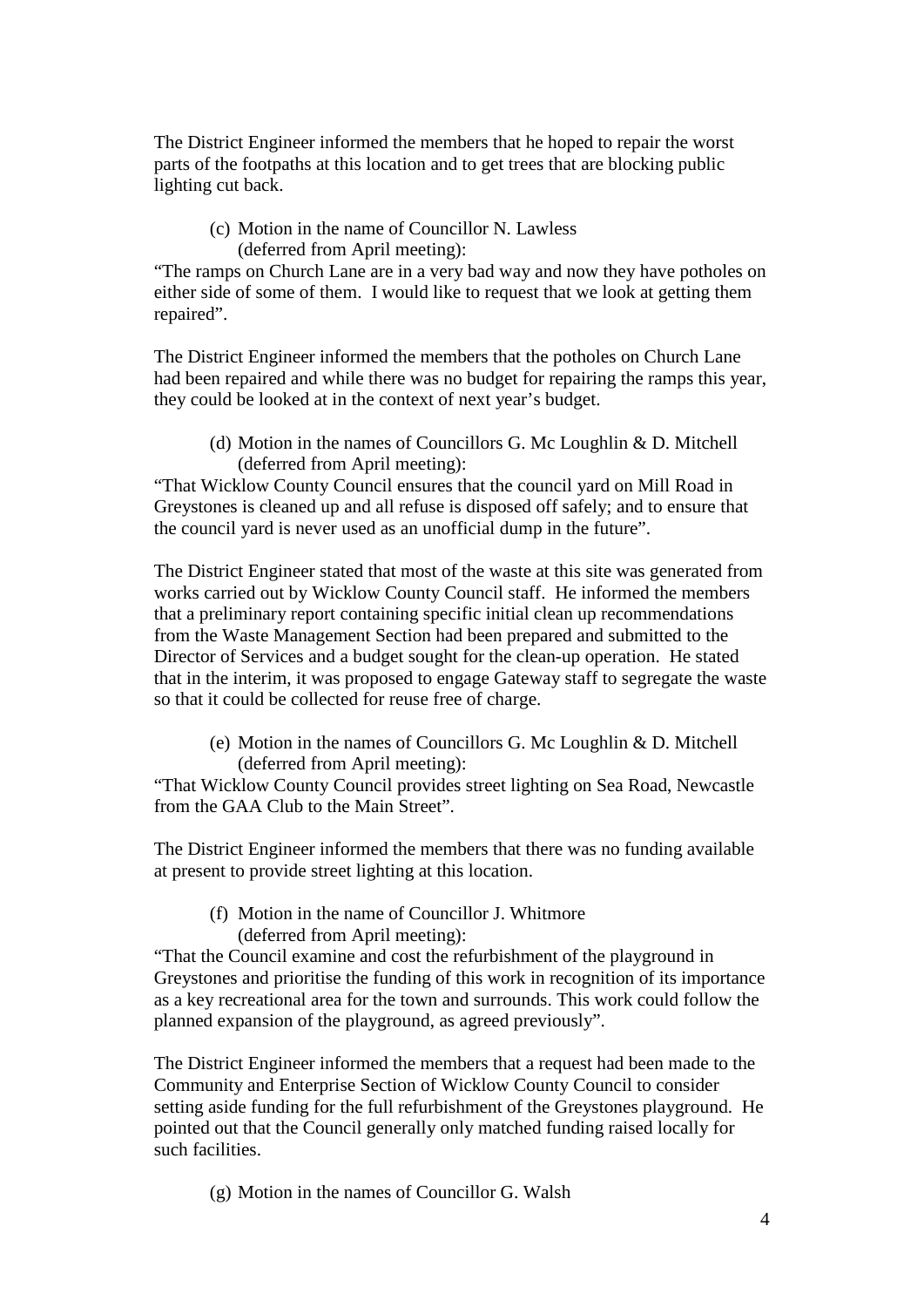#### (deferred from April meeting):

'"That this Council examine the option of putting a footbridge in place across the tree trout river between Charlesland Court and Burnaby Lawns to facilitate pedestrians and cyclists alike. This would provide easy connectivity for Charlesland residents accessing the various sporting facilities along Mill Road. It would also provide an option to school children from Charlesland wishing to cycle to these facilities and to schools such as Delgany National School and St. Laurence's".

The District Engineer informed the members that this was a good idea and would probably be eligible for NTA funding. However, he pointed out that Charlesland Court was private property and therefore, before any plans could be drafted, permission would need to be received in writing from the owner of the property giving permission for such a structure to be placed on their property.

Councillor G. Walsh agreed to talk to the residents to get an idea of the general feeling in relation to this.

(h) Motion in the names of Councillors D. Mitchell  $\&$  G. McLoughlin: "What is happening about the culvert on the Killincarrick to Delgany road by Delgany Wood and when can reconstruction be expected".

The District Engineer informed the members that it was not feasible to install a new larger culvert at this location due to the proliferation of services. He stated that the existing culvert was being investigated to see if its capacity and efficiency could be improved and that investigations on the stream bed to find the invert level of this existing culvert should take place in the coming weeks, weather permitting. He pointed out that the Developer of Delgany Woods was undertaking this survey, which would be supervised by the District Engineer, and that the Developer would also fund any remedial works to be carried out.

(i) Motion in the name of Councillor J. Whitmore:

"That the Council provide an update on the residential speed limit trial that was to take place in 6 nominated housing estates in the District".

The District Administrator informed the members that it was hoped to have the reduced residential speed limit trials in the six nominated housing estates in the District implemented before the end of the year and that the process would include traffic surveys in the estates.

As time had now run out, it was agreed to defer the remaining notices of motion to the June meeting as follows:

(j) Motion in the name of Councillor J. Whitmore: "That the provision of a safe crossing point from Eden Wood to Eden Gate in Delgany be examined and costed".